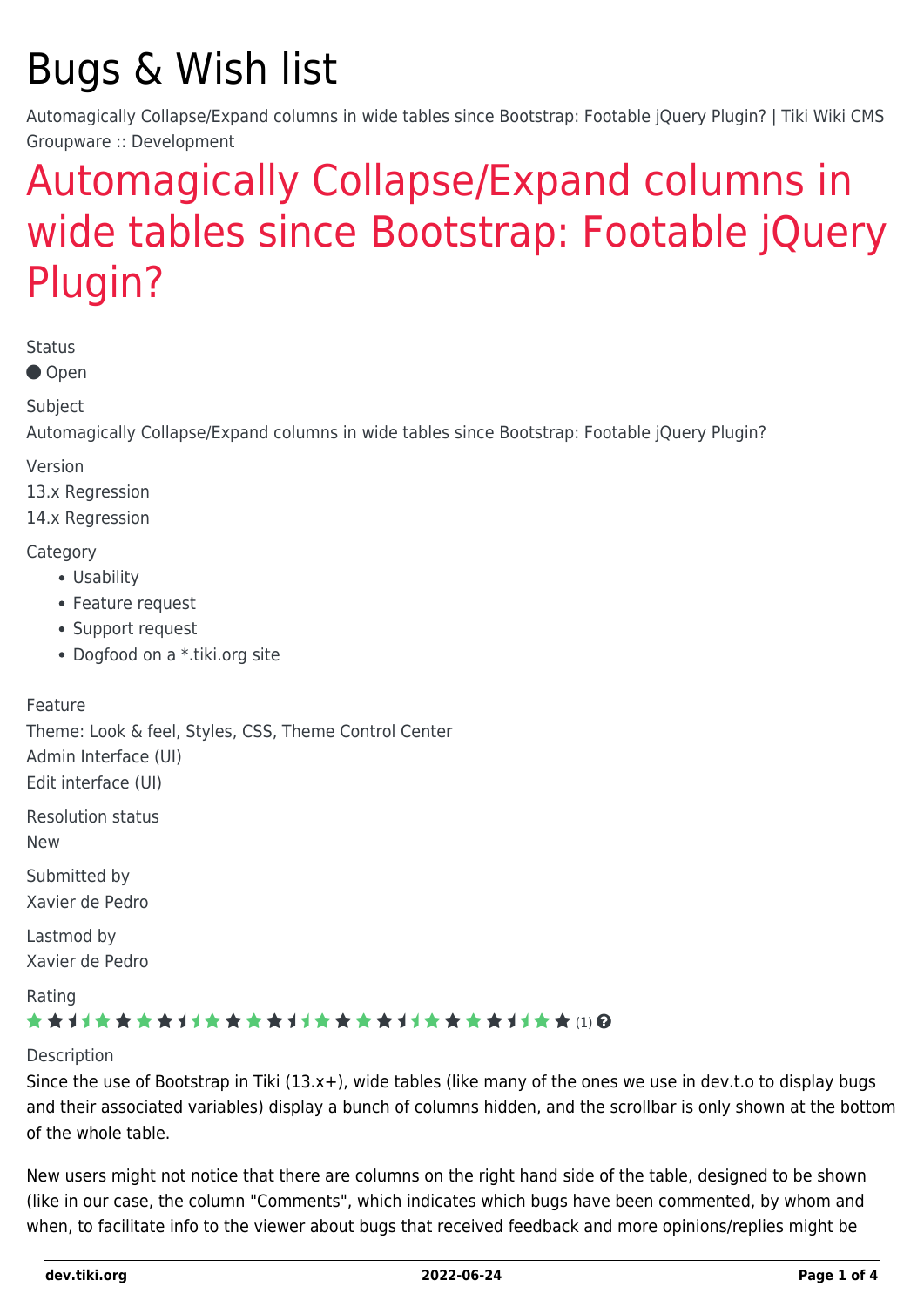expected, etc). Example (from<https://dev.tiki.org/Tiki14+Blockers> on a wide screen):



I was searching for something like what you can doo with doodle on wide tables, but couldn't find any jquery plugin for that.



The floss solutions that we might explore to integrate might be (after 30' of searching around):

- 1. Footable jquery plugin: (MIT licensed) <http://fooplugins.com/footable-demos/>
- 2. Table column toggle, from jquery mobile (compatible with using Bootstrap?) <http://demos.jquerymobile.com/1.3.0-beta.1/docs/tables/table-column-toggle.html>

#### Try the demos, and see

Alternatively, some sort of custom trick could be desinged using colResizable jQuery Plugin? (MIT licensed) <http://www.bacubacu.com/colresizable/>

If equally complex to implement, I would cast my vote for Footable jquery plugin, for what I've seen in their website as end user.

| Importance<br>8                                                                   |
|-----------------------------------------------------------------------------------|
| Easy to solve?<br>4                                                               |
| Priority<br>32                                                                    |
| Demonstrate Bug (Tiki 19+)<br>Please demonstrate your bug on show 2. tikiwiki.org |
| Version: trunk $\triangledown$ Create show2.tikiwiki.org instance                 |
| <b>Ticket ID</b><br>5587                                                          |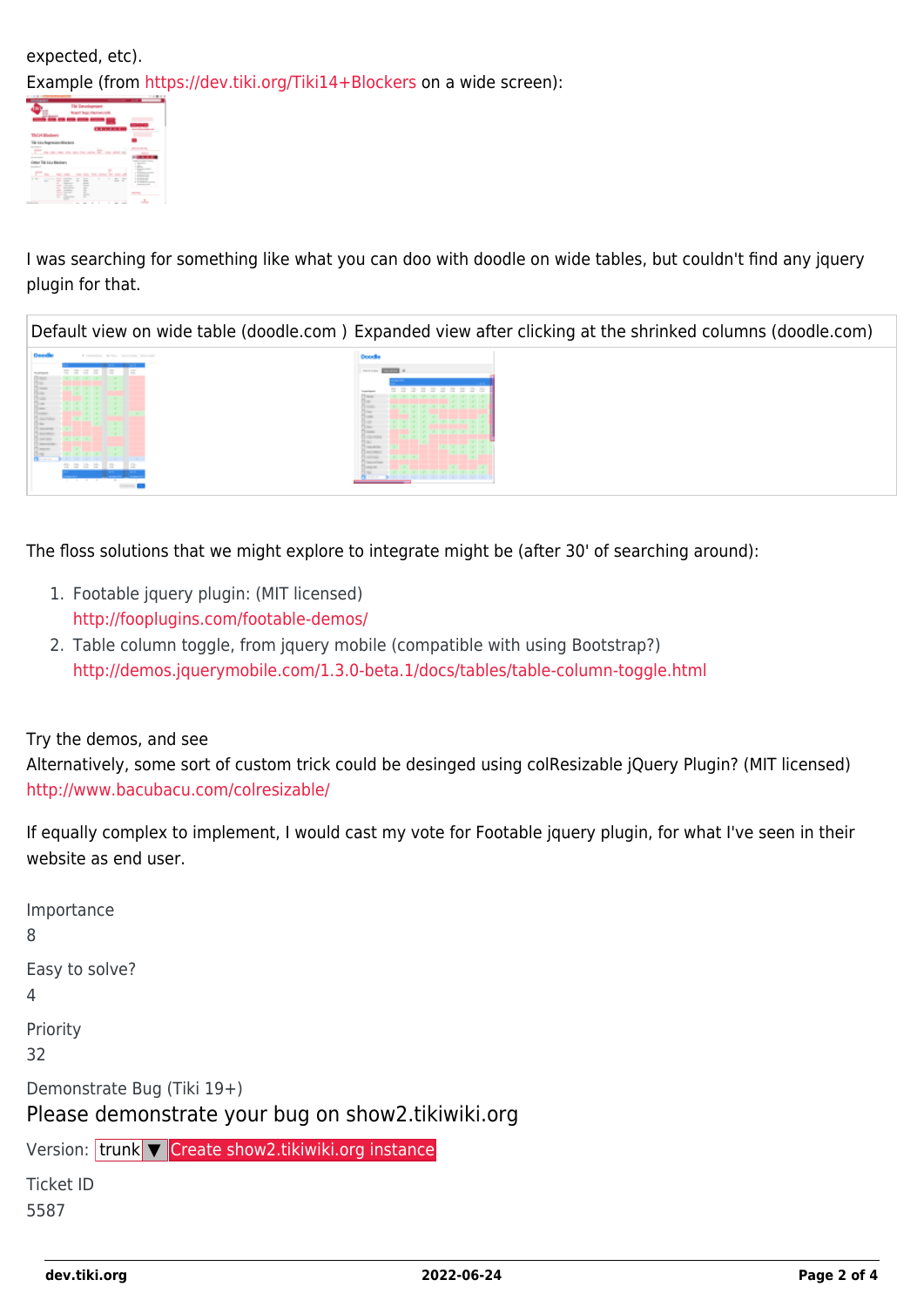Created Wednesday 11 March, 2015 08:42:35 GMT-0000 by Xavier de Pedro

LastModif Wednesday 11 March, 2015 08:46:02 GMT-0000

## Comments



[Jonny Bradley](https://dev.tiki.org/user8515) 11 Mar 15 11:59 GMT-0000

Thanks Xavi, fooTable looks interesting but i also do like the look of the doodle example, it shows what's missing (similar to something i want to add to forum posts to hide quoted replies by default).

Let's see what people think?



### [Jonny Bradley](https://dev.tiki.org/user8515) 11 Mar 15 12:57 GMT-0000

Didn't you or someone find a jquery plugin that just adds another scrollbar to the top of these wide scrolly tables? Would be simpler and maybe possible in 14.x?

# [luciash d' being](https://dev.tiki.org/user199)  11 Mar 15 13:33 GMT-0000

Cannot find the corresponding tracker item or where we discussed it?

# [luciash d' being](https://dev.tiki.org/user199) ∏ 11 Mar 15 23:30 GMT-0000

Ah, found it here: <https://dev.tiki.org/item5471?from=Tiki14>



[Xavier de Pedro](https://dev.tiki.org/user9794) 12 Mar 15 15:31 GMT-0000

and a former thread here: [http://tiki.org/tiki-view\\_forum\\_thread.php?forumId=26&c](http://tiki.org/tiki-view_forum_thread.php?forumId=26&comments_parentId=53616) [omments\\_parentId=53616](http://tiki.org/tiki-view_forum_thread.php?forumId=26&comments_parentId=53616)